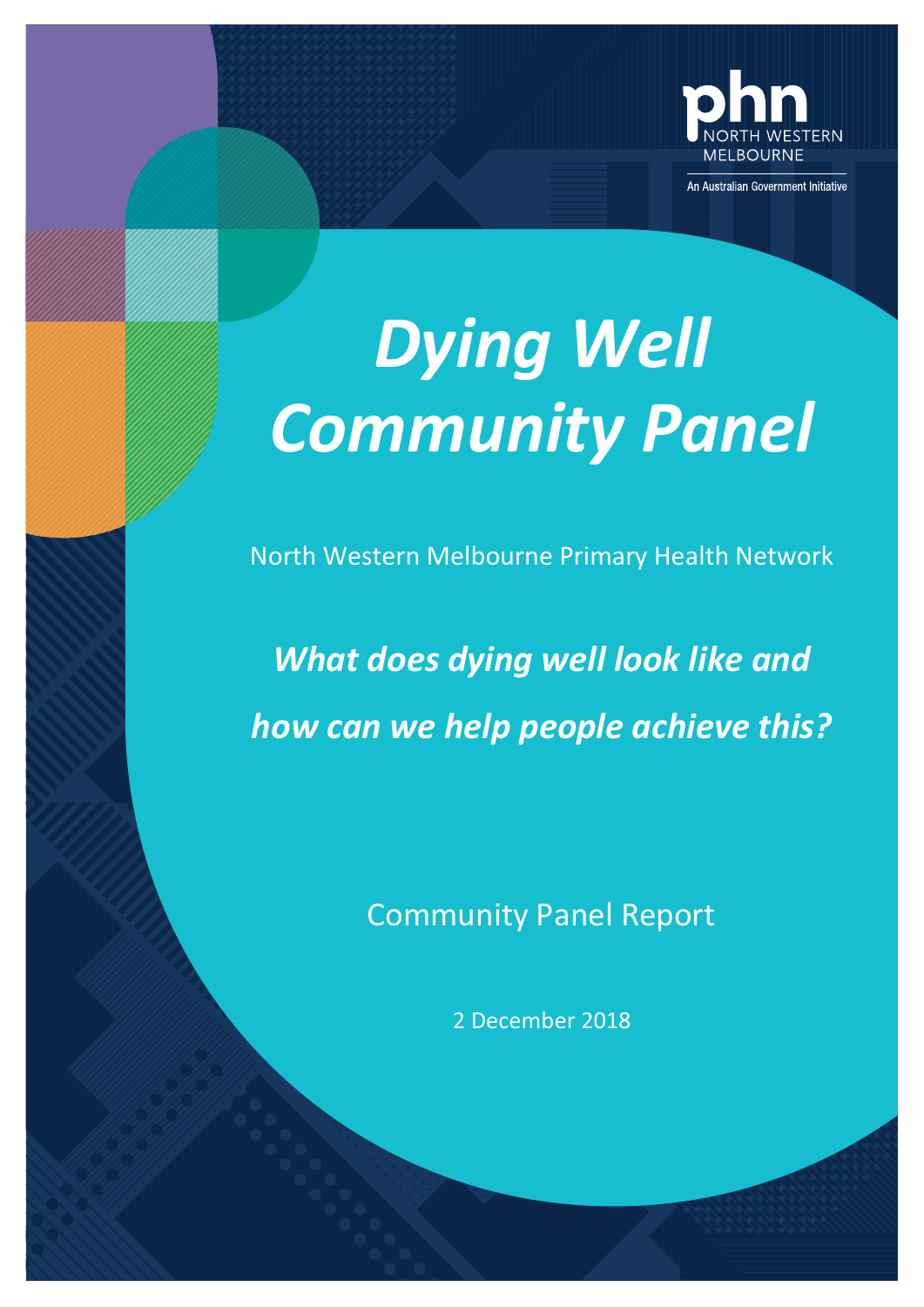# **TABLE OF CONTENTS**

| $\mathbf{1}$   |      |                                                                                      |  |  |
|----------------|------|--------------------------------------------------------------------------------------|--|--|
| $\overline{2}$ |      |                                                                                      |  |  |
| 3              |      |                                                                                      |  |  |
|                |      |                                                                                      |  |  |
|                | 3.1  |                                                                                      |  |  |
|                | 3.2  |                                                                                      |  |  |
|                | 3.3  |                                                                                      |  |  |
|                | 3.4  |                                                                                      |  |  |
|                | 3.5  |                                                                                      |  |  |
|                | 3.6  |                                                                                      |  |  |
|                | 3.7  |                                                                                      |  |  |
|                | 3.8  |                                                                                      |  |  |
|                | 3.9  |                                                                                      |  |  |
|                | 3.10 | Education, communication, conversations about 'dying' and End of Life choices  9     |  |  |
|                | 3.11 |                                                                                      |  |  |
|                | 3.12 |                                                                                      |  |  |
|                | 3.13 | Making the <i>implementation</i> of Advance Care Plans legally binding  11           |  |  |
|                | 3.14 |                                                                                      |  |  |
|                | 3.15 | Aboriginal & Torres Strait Islander (A & TSI) people have the right to die well with |  |  |
|                |      |                                                                                      |  |  |
|                |      |                                                                                      |  |  |
|                | 3.16 |                                                                                      |  |  |
|                |      |                                                                                      |  |  |
|                |      |                                                                                      |  |  |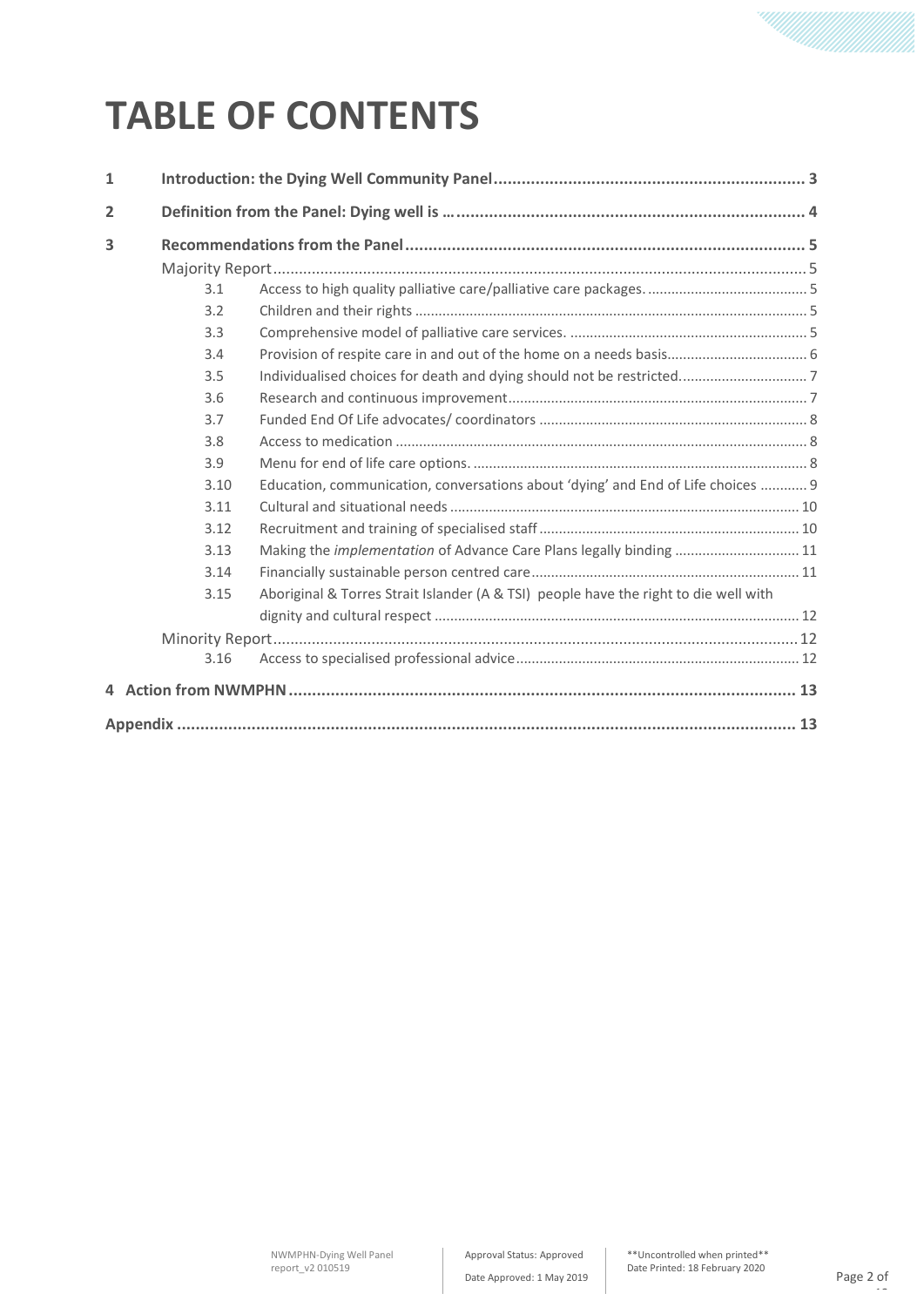# **1 Introduction: the Dying Well Community Panel**

NWMPHN invited 27 people from various backgrounds and within the North Western Melbourne Primary Health Network catchment area to come together over a period of two and a half days to explore the topic:

### **"What does dying well look like and how can we help people achieve this?"**

Participants' experiences and knowledge in this arena varied from professional to personal. The intent was to improve upon current practices in caring for people who are dying.

From discussions 14 recommendations were developed and refined.

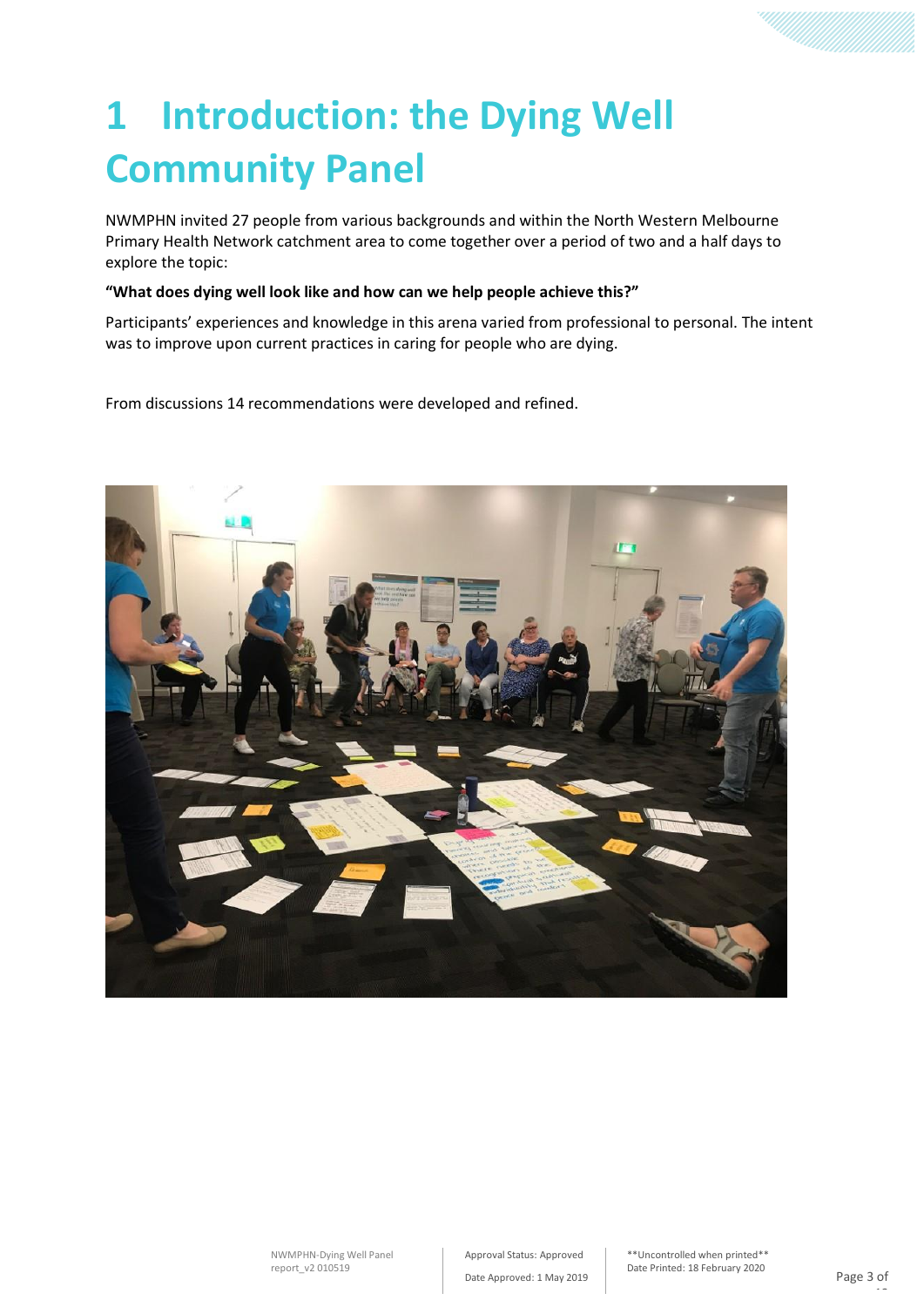# **2 Definition from the Panel: Dying well is …**

Dying well is an individual experience. The dying process impacts on the individual, their family and their social networks.

Dying well includes access to comprehensive information, and incorporates effective communication, and appropriate and integrated planning in order to make dying more peaceful and comfortable.

Dying well includes early access to and coordination of physical, medical, psychological, social, cultural and spiritual support to meet one's individual needs, choices and dignity.

Dying well entails maintaining the integrity of the dying individual's wishes.

The right to die well should be embedded in legislation, education, practice and service delivery.

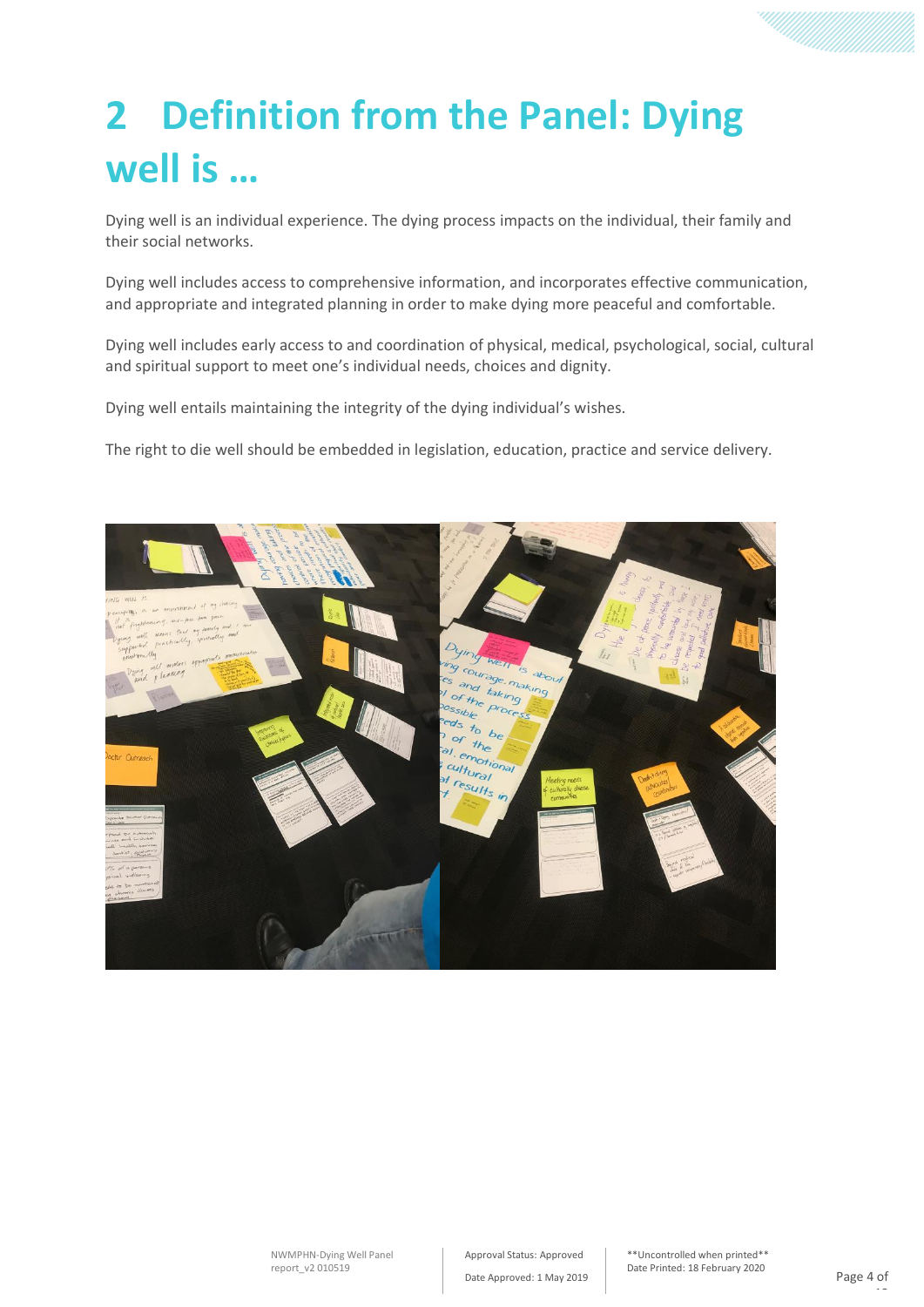# **3 Recommendations from the Panel**

# **Majority Report**

#### **Recommendation Heading:**

**3.1 Access to high quality palliative care/palliative care packages.**

#### **Description:**

To allow people of all ages to have access to increased resources (specialised equipment, staff, drugs and care), availale 24/7, in order to support their choices/quality of life wishes.

#### **Rationale/Reasoning:**

People who want to die at home can do so with appropriate levels of skilled and hands-on support.

Current palliative care services are too narrowly defined.

Carers will be better supported in their roles.

### **Recommendation Heading:**

## **3.2 Children and their rights**

#### **Description:**

To encourage and empower children under 18, where appropriate and in collaboration with their guardian(s)/primary carer(s) and professionals, to make their wishes known in a formal way, i.e., Advance Care Directive

Allow children to choose an advocate they can work with to discuss fears and decision making.

### **Rationale/Reasoning:**

- 1. Their special needs should be considered where there are no legal rights in place.
- 2. Gives child and parents/guardian reassurance that the child's wishes are known and implemented.
- 3. Encourages end of life conversations across the lifespan to clarify the needs and wants of the child.

**Recommendation Heading:** 

**3.3 Comprehensive model of palliative care services.**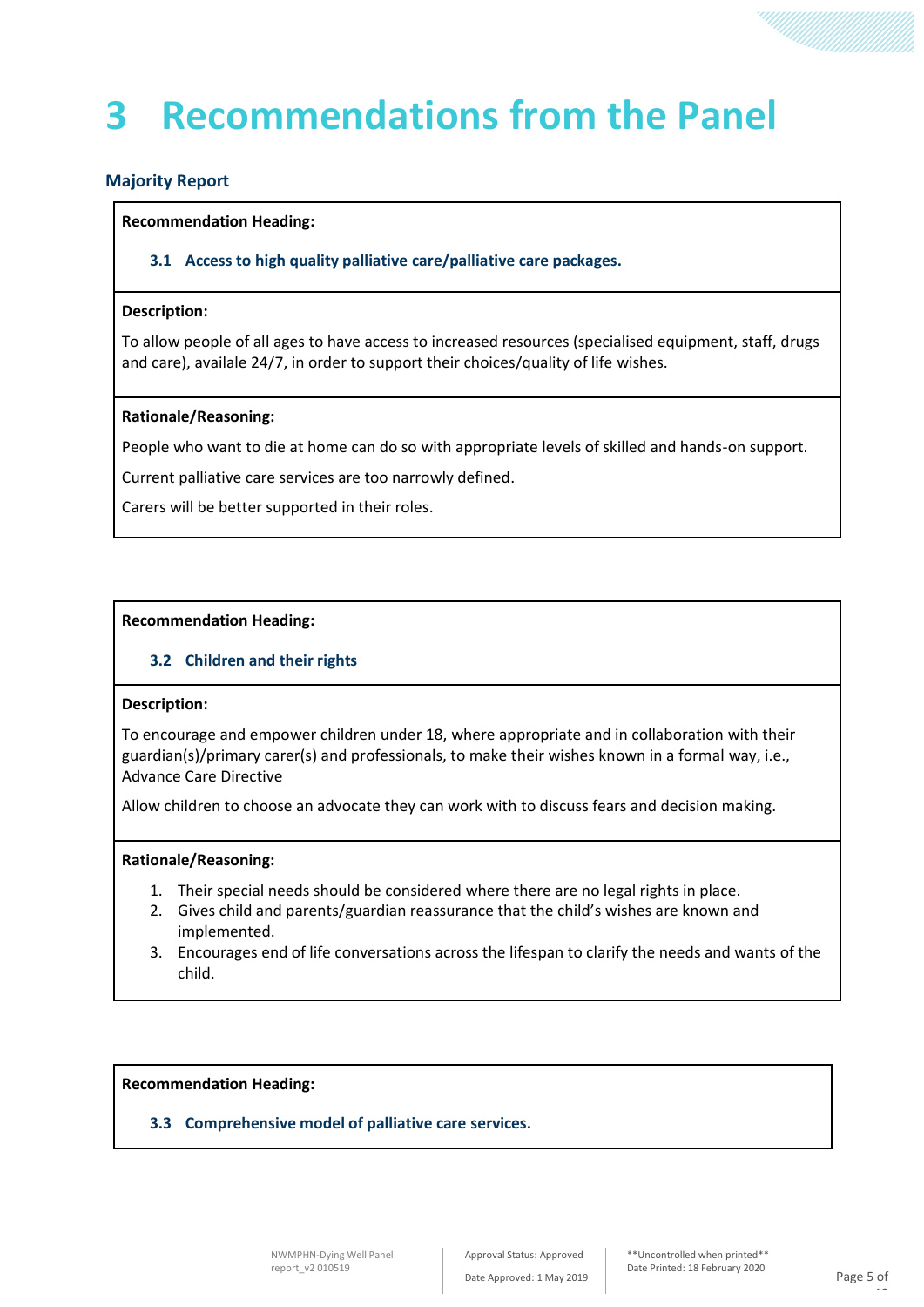### **Description:**

The palliative care model needs to be inclusive, equitable and accessible to individuals of all ages, cultures and religions, irrespective of economic circumstances.

It needs to be efficient, comprehensive, accessible, integrated, and timely in its delivery.

#### **Rationale/Reasoning:**

Provide continuity of care.

More reliable delivery of comprehensive palliative care.

Cost-effective use of available funds.

#### **Recommendation Heading:**

#### **3.4 Provision of respite care in and out of the home on a needs basis**

#### **Description:**

Respite care refers to either in-home or out-of-home care provided by respite care workers to temporarily relieve the primary carer (e.g. family member) from their caring responsibilities and allow them to have a break and undertake other activities. Some in-patient hospice services may provide inpatient hospice admission for up to 2 weeks. Some local councils may offer up to 3 hours/week of respite care at home. We are asking that respite care becomes a part of a suite of integrated care services offered by palliative care programs. Respite care should be provided on an as-needs basis to those who want it.

Provide help to carers to continue to provide ongoing good care in the home environment.

Maintain the quality of life for both the dying person and carers.

Relieve carers' stress and burden by ensuring that respite care services cover practical and hands-on support activities at home. Prevent carer burnout by providing relief from duties on a needs basis.

Respite care services, especially those provided at home, should be sensitive to and account for people's background, personal circumstances and needs (including disability). We would like to ensure that care is provided free of judgment, discrimination and anything else that might harm the person and their family.

Make dying at home possible for people regardless of their socio-economic status.

On admission to palliative services, the dying person and their carers are provided with information about what respite care means and how to access it.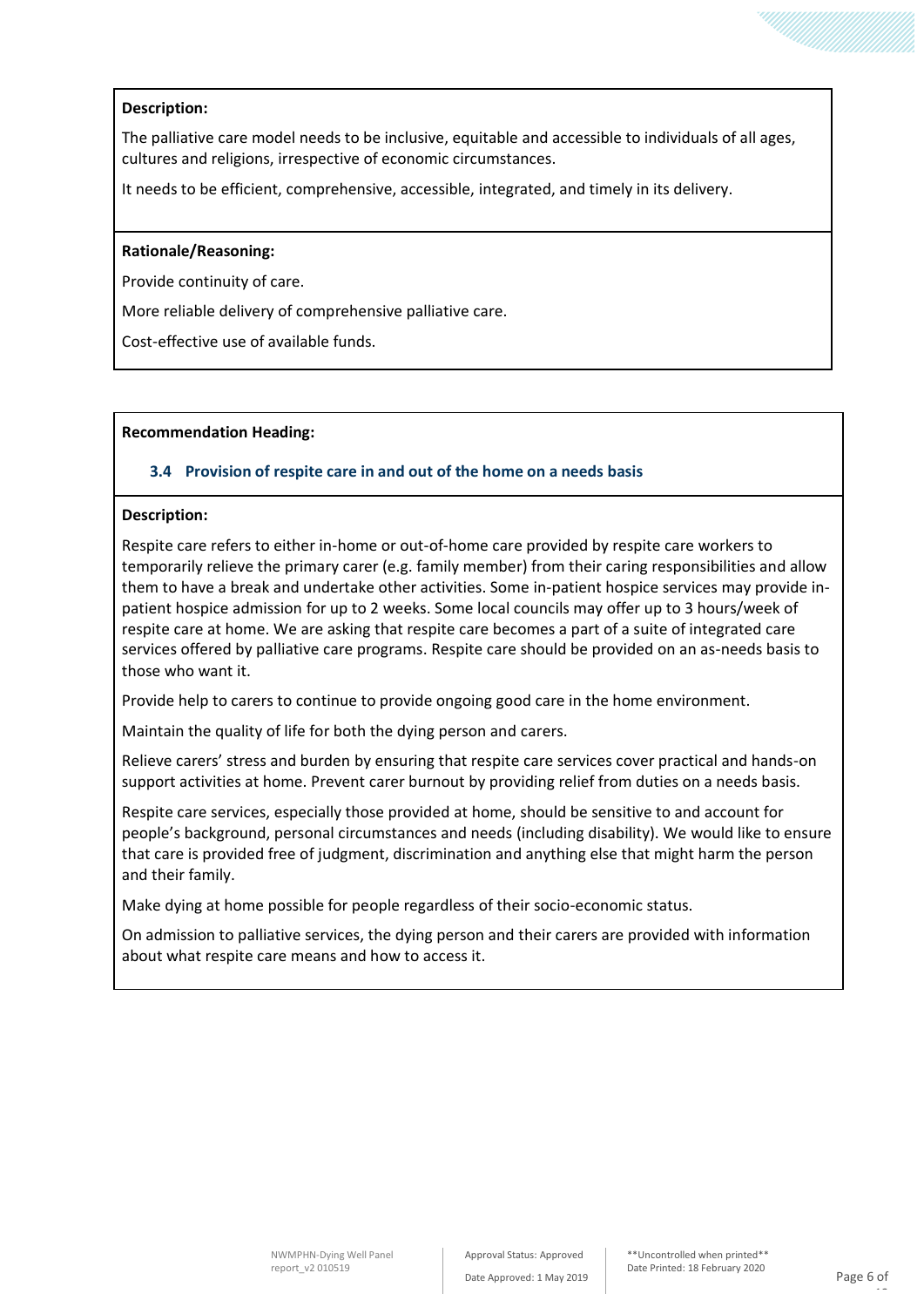## **Rationale/Reasoning:**

Currently, there is inadequate at-home respite care. At the moment, you can request a charitable or palliative care service to provide some volunteer support (i.e., limited companionship). More hands-on respite care that is factored into integrated, funded care packages is required.

Preventing carer burnout may also prevent unnecessary hospitalisation or placement in aged care.

Help make dying at home a better experience for the family member who is dying and for carers. Enable family relationships and friendships to continue until death.

### **Recommendation Heading:**

**3.5 Individualised choices for death and dying should not be restricted.**

### **Description:**

To provide people a broad range of choices for when and how they die.

#### **Rationale/Reasoning:**

- 1. The current choices are narrow. Voluntary assisted dying is not a real option in 2019.
- 2. It is challenging the current approach to dying so that it becomes driven by the individual.
- 3. It is respecting and responding to individual wishes.

### **Recommendation Heading:**

### **3.6 Research and continuous improvement**

### **Description:**

Ongoing development of a national evidence database, including documentation of patient and carer experiences, community involvement and feedback.

### **Rationale/Reasoning:**

Evidence and documentation of experiences can drive systems improvement.

Empowerment - community collaboration provides opportunity for community participation in systems improvement.

Comprehensive and diverse scope - different aspects of dying well / palliative care / etc.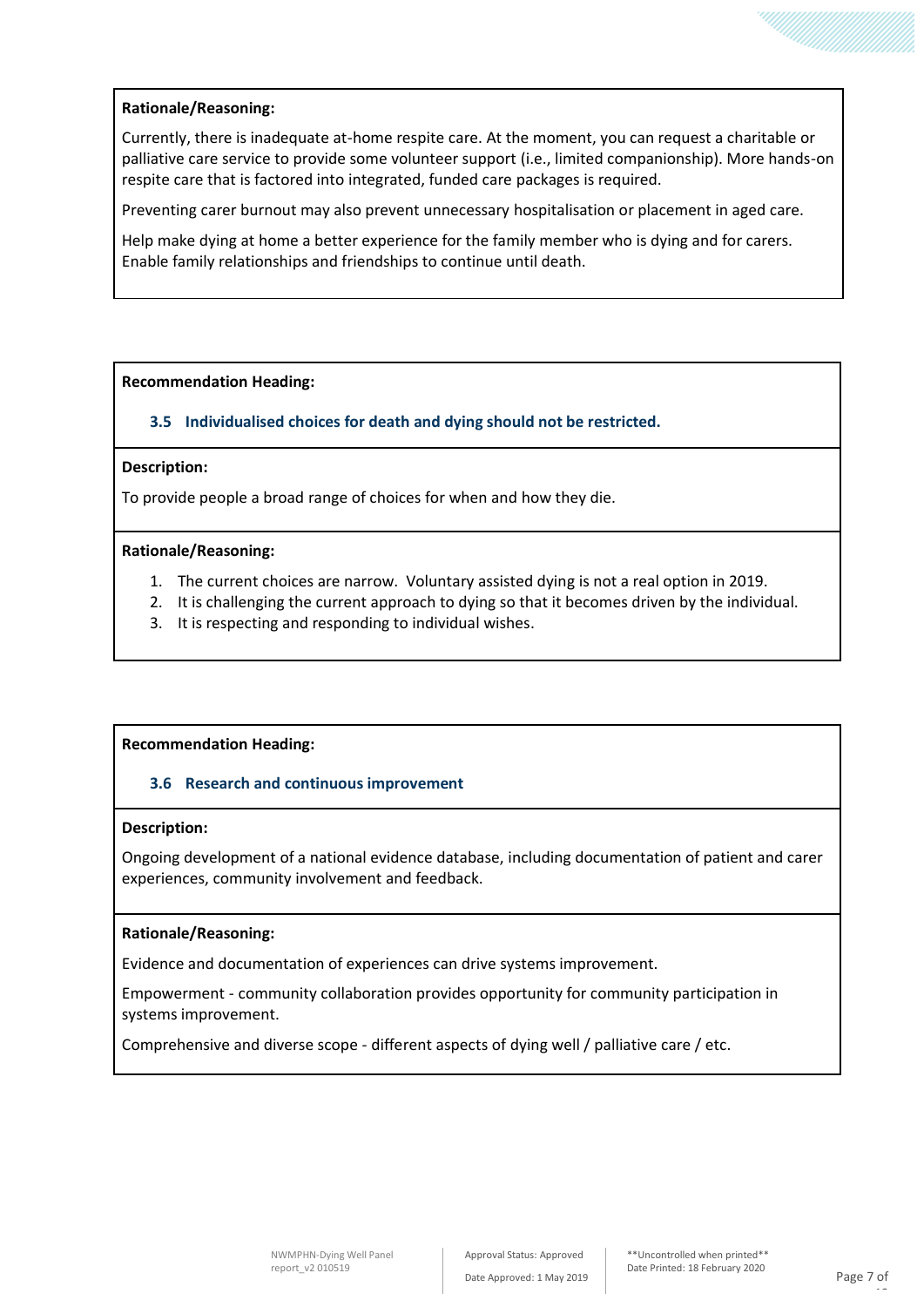# **3.7 Funded End Of Life advocates/ coordinators**

### **Description:**

Provide the option for a suitably trained person to be available as a continuous interface between the health team and patient/carers to support all relevant End Of Life services for the individual needs of the person.

This should last from initial contact through to post-death and the bereavement process.

## **Rationale/Reasoning:**

1. This should optimise continuity of care and communication with the person and their family.

2. This should allow the person/family/carer to access services that fit their individual needs.

3.This should hopefully give peace of mind to the person and their family.

## **Recommendation Heading:**

# **3.8 Access to medication**

## **Description:**

Reduce the number of visits that patients and families need to make to GP for prescriptions.

### **Rationale/Reasoning:**

To reduce associated stress on families/carers.

Reduce cost to the tax payer.

Reduces time carer is away from patient

# **Recommendation Heading:**

# **3.9 Menu for end of life care options.**

# **Description:**

'I didn't know I could do that!' results in unnecessary distress and regret.

Knowing all of the non-pharmaceutical treatments and options that are available at end of life will ensure that you can tailor your needs, interests and choices to enable and support your end of life experience. A few of these complimentary services on the menu may include: recreational, beauty, massage, art and music therapies, animal companionship/therapy, podiatry, dental care, optometry, and physio and occupational therapy.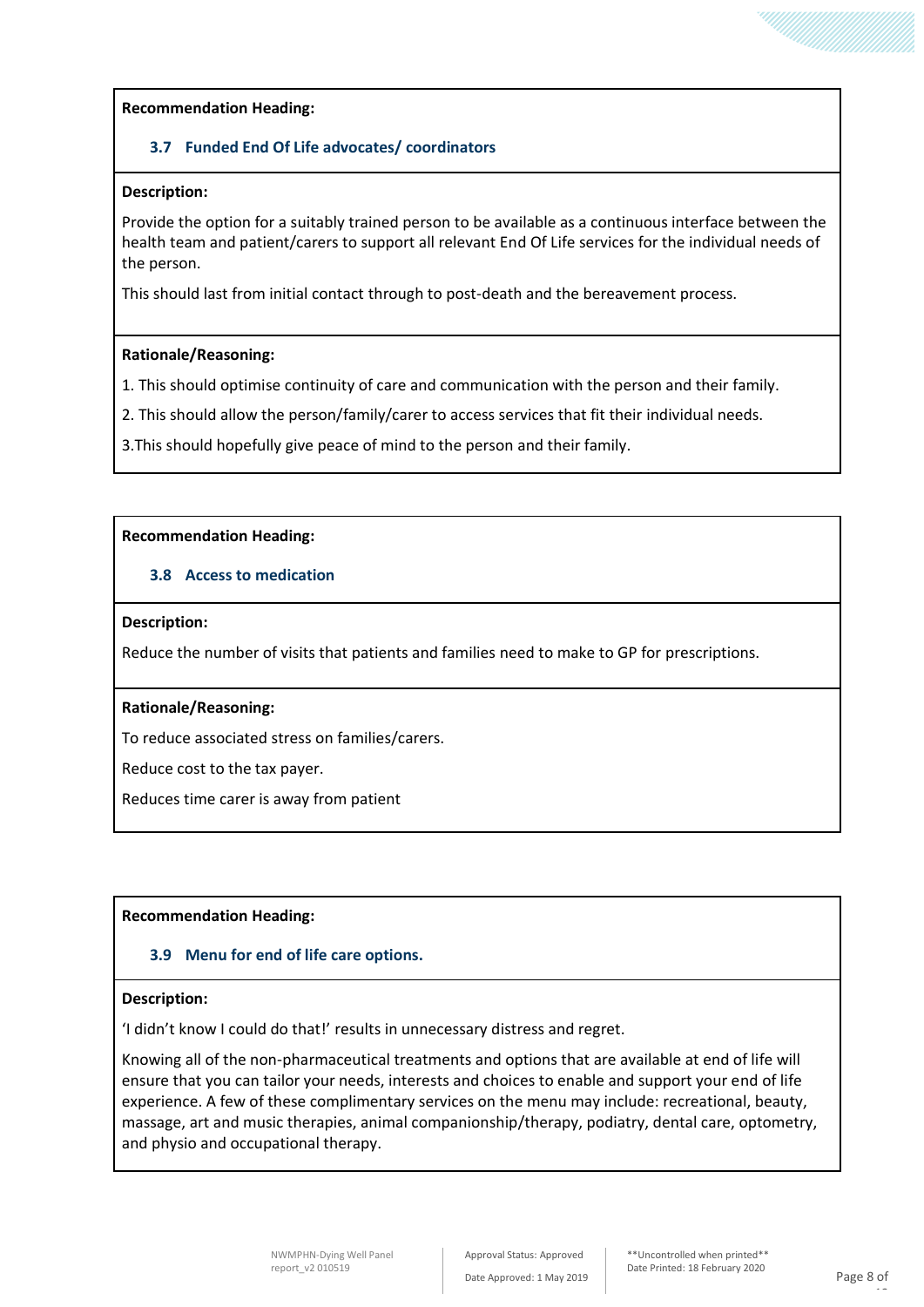Not knowing the menu options available means that you may not be aware of the possible choices, and this can result in lost opportunities for holistic care.

If key points of contact (GP's, pharmacists, social workers etc) for the patient were able to provide a menu of flexible and professional services available, a patient could tick what they might be interested in or what they would like to know more information about. The end of life coordinator/advocate/family, or even the patient themselves, may be able to access these accredited

Accreditation could take the form of having professionals from these complementary services (eg: hairdresser) provided with additional formalised training and orientation modules, could allow them to more confidently, safely and effectively work with the dying and their families.

### **Rationale/Reasoning:**

services.

Dying well is more than physical, medical or pharmaceutical. To die well also needs to address the social, cultural, emotional and spiritual needs of the individual person. Knowing what your options of support are, will enable you to access complimentary services which promotes agency and empowerment over end of life experience.

### **Recommendation Heading:**

## **3.10 Education, communication, conversations about 'dying' and End of Life choices**

#### **Description:**

- Investing in education of both community and health professionals regarding planning of the individual process of 'dying well'

- Open conversation needs to start early at schools, community and continue through life to help people feel more comfortable to discuss topic of death.

- Include this topic into the curriculum of health and education professionals training taking into consideration cultural and diversity aspects

- Ongoing professional development and training for those providing end of life care

- Provision of education and training of family/ carers in the community in tasks to provide EOL care

- Education to both professionals and individuals about advance care planning to enable planning to commence early

- EOL education to be included in the curriculum and induction of medical and allied health students

### **Rationale/Reasoning:**

Conversations and education can normalise death to enable the person to plan and die well

Reduces anxiety, stress and fear of the unknown when facing life crises

Work toward a plan for what 'dying well' looks like to the each individual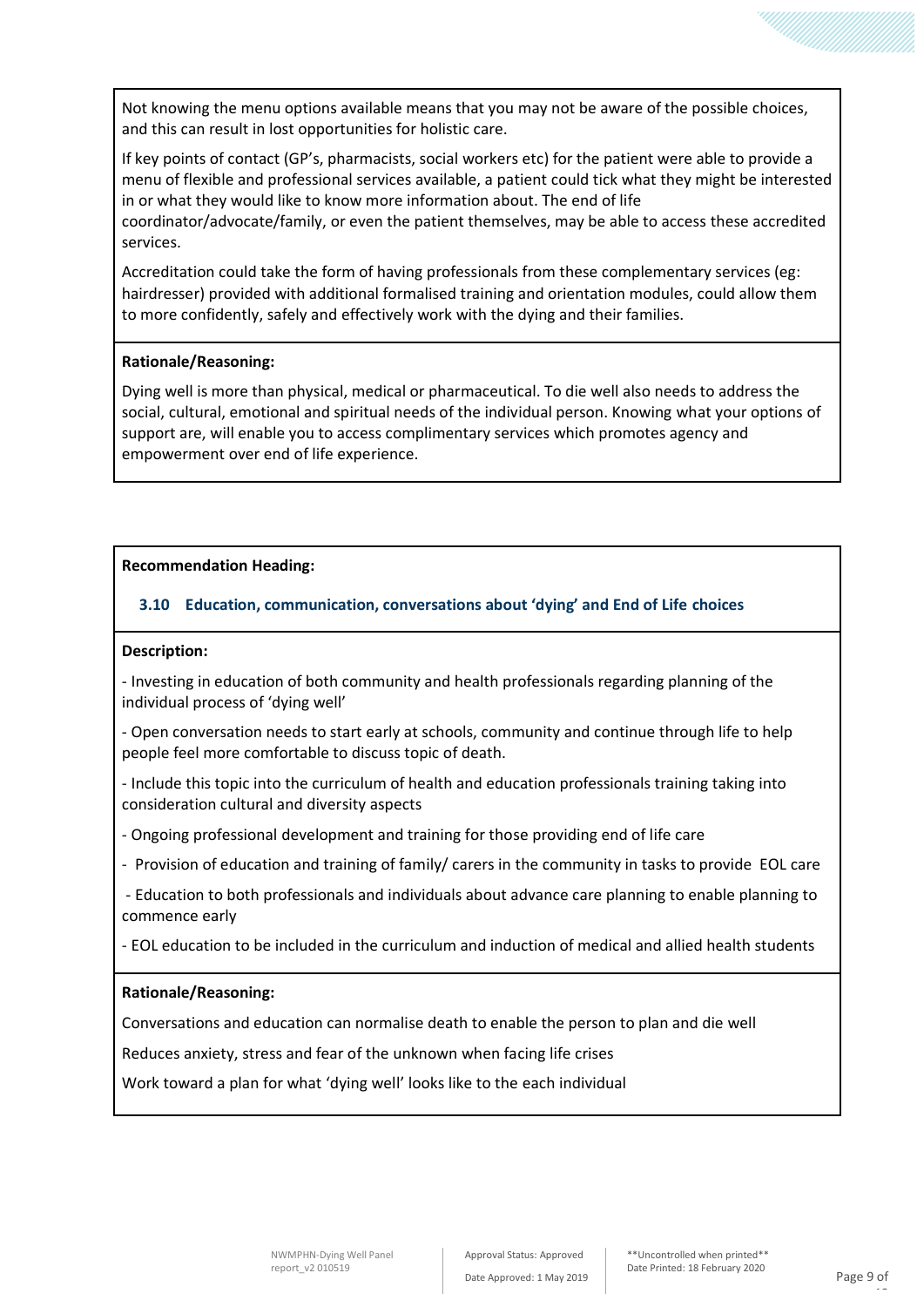## **3.11 Cultural and situational needs**

## **Description:**

The intent of this section is to ensure that no marginalised group is disadvantaged by their socioeconomic position, geographical location, personal demographic, being socially isolated or their cultural background. Ensure services are sustainable to provide continuity of care.

## **Rationale/Reasoning:**

Consider factors that may impact on marginalised groups, with particular focus on individuals in remote areas. Marginalised groups that need to be considered can include: cultural groups, disability, socioeconomic, remoteness, access to services, experience of discrimination and family circumstances.

Specific challenges of marginalised groups need to be addressed and catered for.

To ensure marginalised groups have equal access to services, and their challenges are recognised and catered for.

## **Recommendation Heading:**

# **3.12 Recruitment and training of specialised staff**

### **Description:**

To ensure all relevant staff have the knowledge and skills required to care for the dying person and their support persons , as general staff don't have this knowledge

Provide education and support to GPs and outreach medical staff to upskill in the area of palliative care.

To allow dying individuals access to all allied health services within their homes and care facilities.

Experienced staff include nurses, doctors, spiritual carers, bereavement counsellors, counsellors, social workers and allied health workers.

### **Rationale/Reasoning:**

Specialised staff have the ability to assess patients needs and provide care based on evidence based practice.

To support GPs and outreach medical staff with the skills required to serve their dying patients effectively.

All allied health services (podiatry, dentistry, dietetics, social workers, physio, occupational therapists, spiritual care counselling, recreational therapists) should be available to all patients - we are all living until we die.

13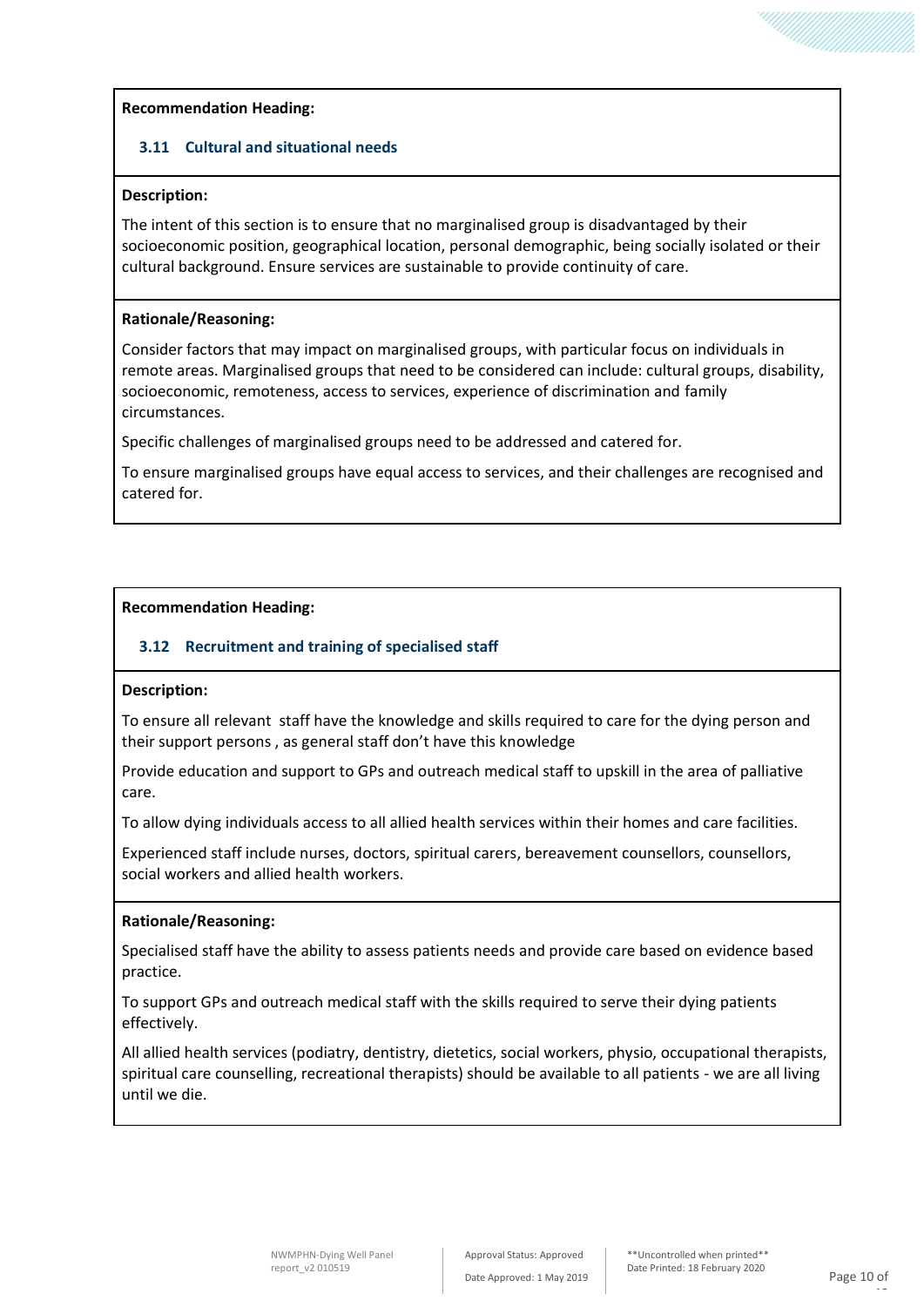## **3.13 Making the** *implementation* **of Advance Care Plans legally binding**

#### **Description:**

Create a national database for the storage of Advance Care Plans, linked to My Gov Record / Medicare / My Health Record.

Broaden the scope of Advance Care Directives to include people's values, 'spiritual' (cultural, social and emotional) beliefs and post death instructions as well as medical treatment wishes.

Implementation of Advance Care Directives is mandatory and there are regular audits to make sure that people's wishes are being followed.

#### **Rationale/Reasoning:**

To ensure people's wishes and preferences are implemented and legally binding.

To ensure people are in control of their death/end of life choices.

To ensure that dying well is more than just a series of medical processes.

### **Recommendation Heading:**

### **3.14 Financially sustainable person centred care**

#### **Description:**

Irrespective of where care is delivered, all stakeholders, in collaboration with a multidisciplinary team, receive the highest quality care necessary to meet an individual's expectation of 'dying well'.

## **Rationale/Reasoning:**

Financial constraints at either an individual or institutional level should not dictate how someone dies.

Important to have a co-ordinated funding stream to ensure services are practical and targeted to meet the needs of all stakeholders.

Funding allocation is important to educate and support specialised staff and volunteers, thus ensuring sustainability and continuity of services.

13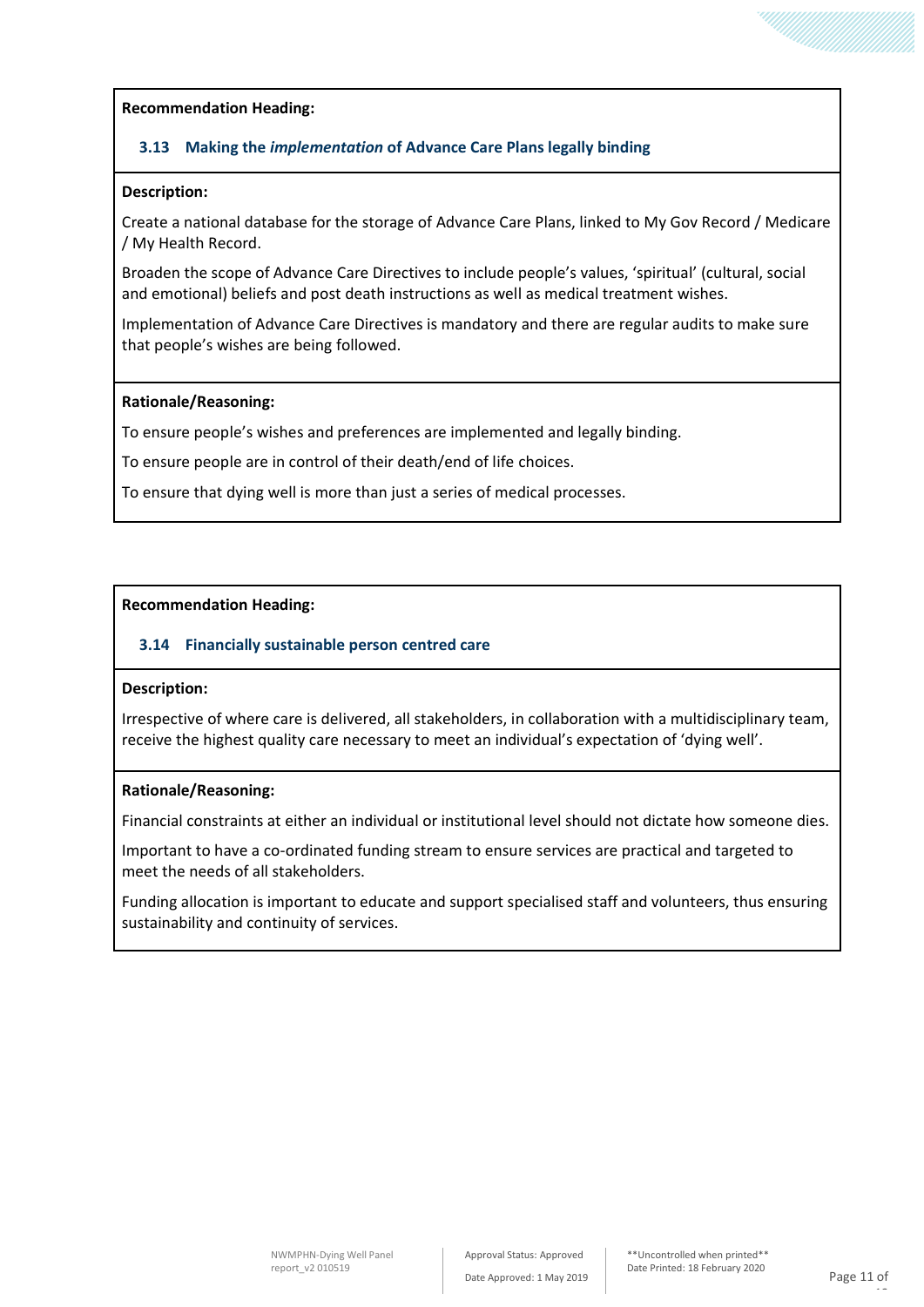# **3.15 Aboriginal & Torres Strait Islander (A & TSI) people have the right to die well with dignity and cultural respect**

#### **Description:**

Have A & TSI peoples, lead by Elders, address cultural sensitivities around dying well and have them participate so they can develop a culturally appropriate way of dying, which respects the rich cultural traditions and diversity for each A & TSI person. This includes rituals such as burials and going home to 'country.' Also important is creating greater public awareness in the mainstream community.

#### **Rationale/Reasoning:**

- A & TSI traditions are not respected or understood in the wider community, nor is the many traumas associated with the takeover of this country now known as Australia
- A & TSI people are the most marginalised people in society, which has lead to low levels of housing, health, education and employment, which has seen greater poverty in A & TSI Communities.
- As addictions such as drug and alcohol dependence and gambling have infiltrated A & TSI Communities, these have significantly affected their health outcomes leading to reduced rates of longevity.

### **Minority Report**

**Recommendation Heading:** 

### **3.16 Access to specialised professional advice**

#### **Description:**

To protect the dying from financial mis-management with regard to aged care accommodation.

Provide professional advice when compiling the advance care plan.

### **Rationale/Reasoning:**

Access to professional advice in regards to the legal ramification of aged care accommodation,

Access to qualified medical person when compiling advances care plan.

# *"The little things are the BIG things"*

(Community Panel members)

13